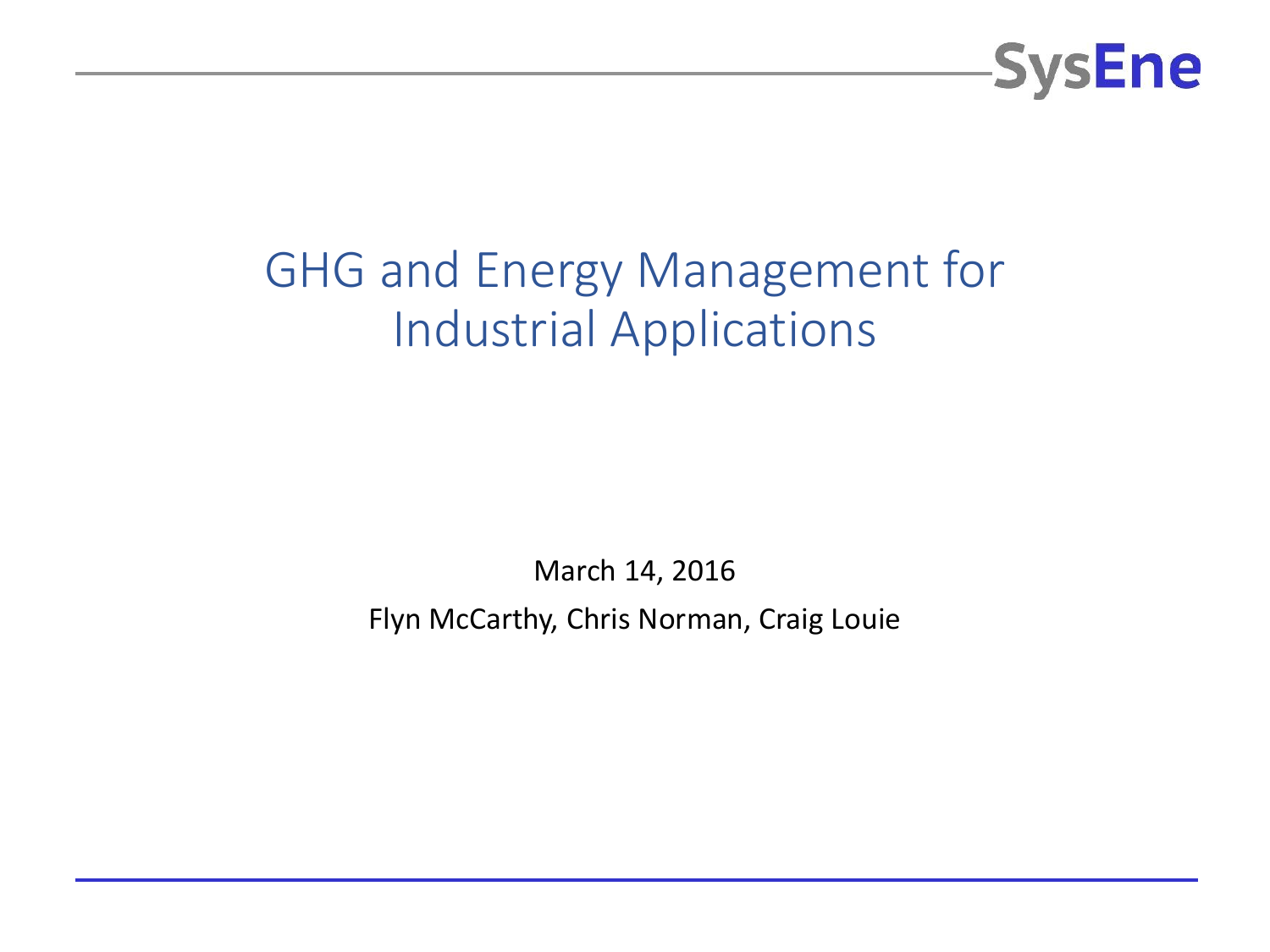

### Recent Regulatory Changes





- New plan covers 78-90% of emissions
- 45% methane reduction 2020
- Specified Gas Emitters Regulations to cover more operations



- 2030 target to reduce emissions from Industry by 30%, from 2007 levels.
- Expanding carbon tax to include noncombustion sources of carbon pollution
- 33% methane reduction from 2007 levels by 2020
- More compliance reporting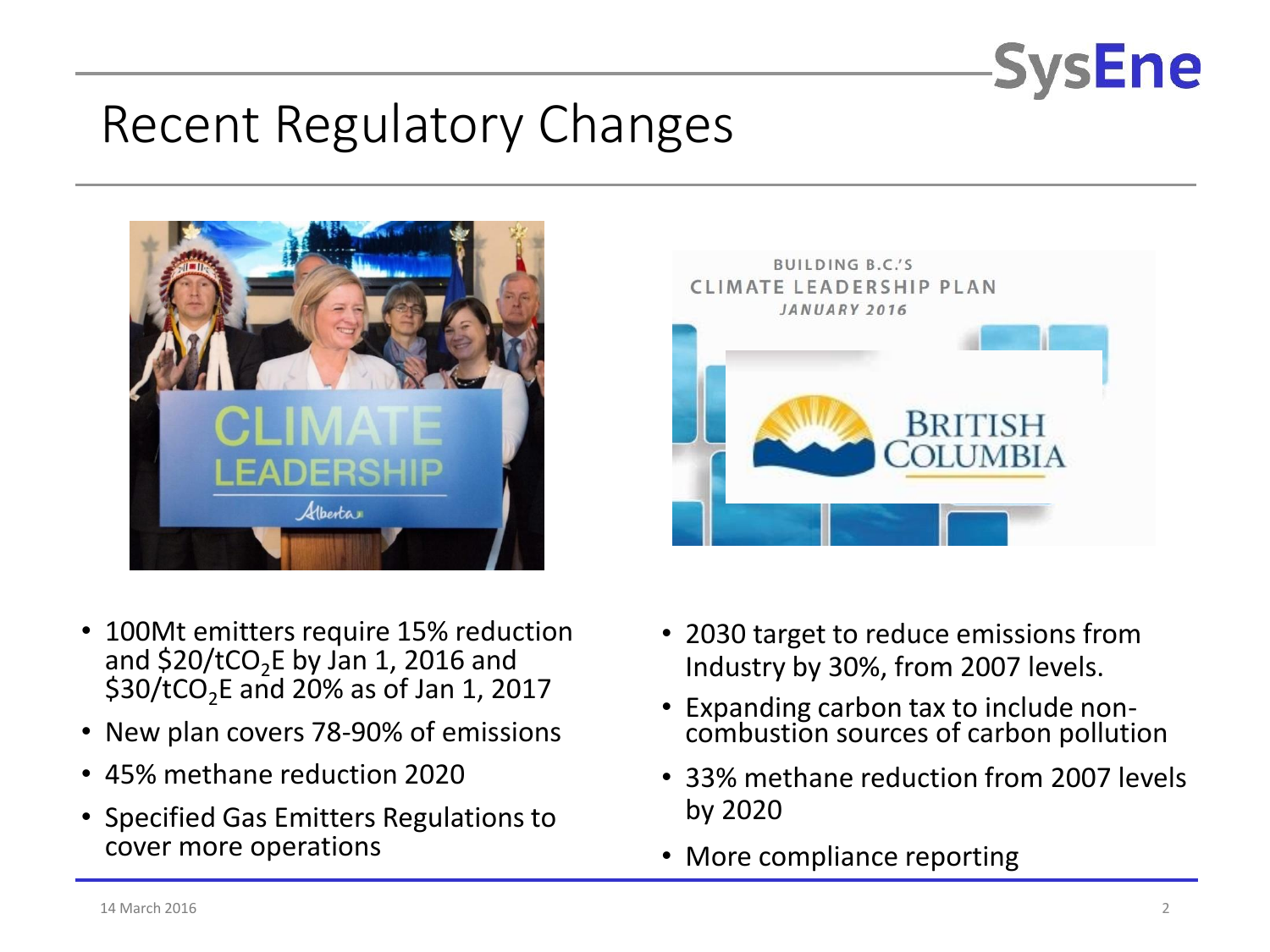

### Federal Upstream GHG Regulations

"We have an opportunity to make history in Paris - an agreement that supports a transition to a low-carbon economy that is necessary for our collective health, security, and prosperity." - Prime Minister Justin Trudeau



- "New" evaluation of GHG's for proposed energy projects, including during exploration and production
	- Jan. 27, 2016: TransMountain oil pipeline in BC and TransCanada Energy East subject to new transitional policy
- President Obama and Prime Minister Trudeau commit 40-45% methane emission reduction in oil and gas sector below 2012 levels by 2025.

Anticipated that further Federal and Provincial Regulations are coming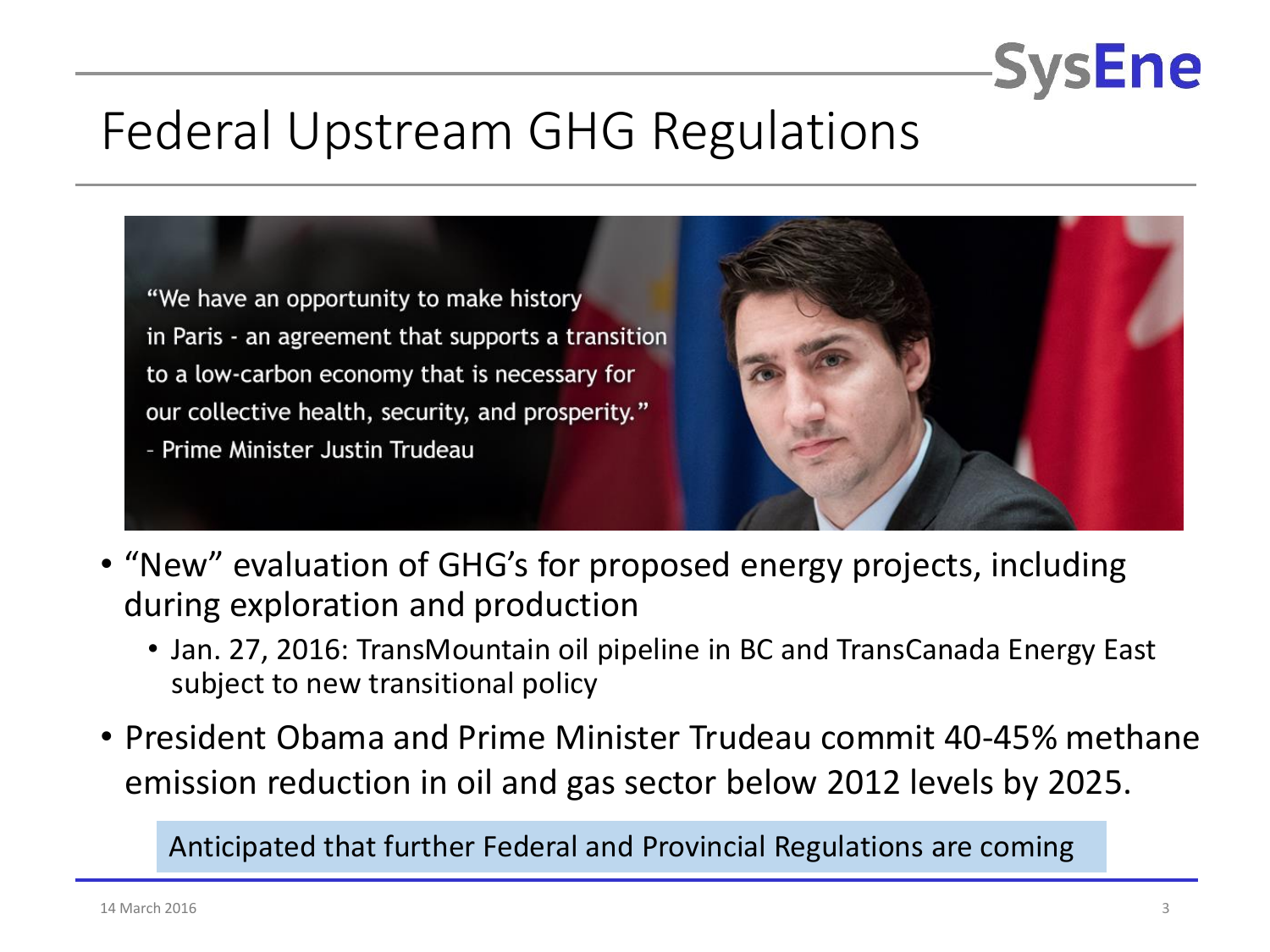## Anticipated Regulations: EPA, Calif. & Colo.

- AER regulations may follow EPA standards for methane
- Possible compliance with California and Colorado to form the basis for policy
- CA and CO policy follow:
	- Real-time well monitoring requirements
	- Possible monthly fugitive emission assessment







**Department of Public Health & Environment**  **SysEne**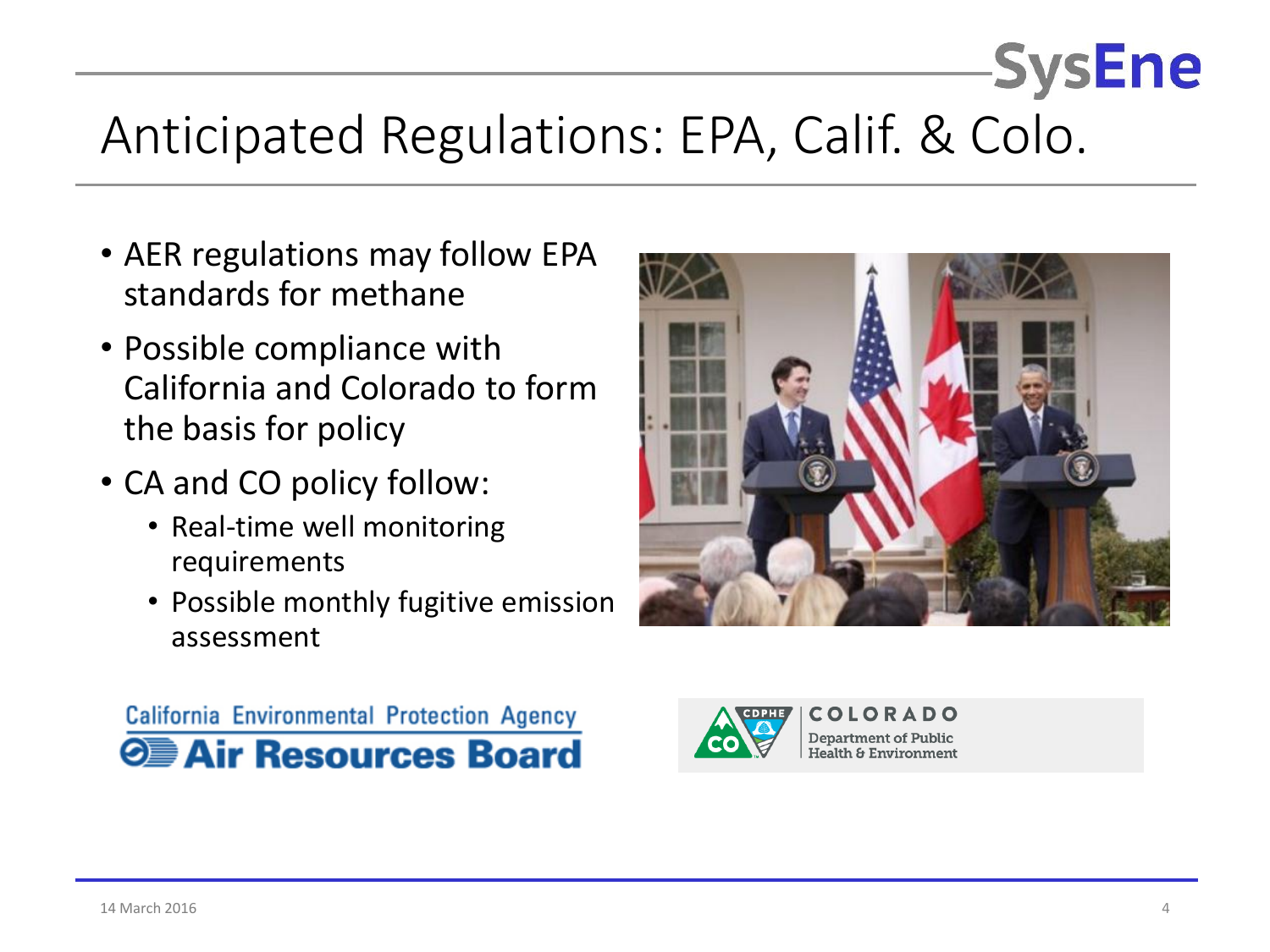

### AER Next Steps

- Excessive venting compliance initiative
- Measurement and Reporting
- Regulatory Enhancement and New Standards
- Leak Detection and Repair
- Methane regulations for existing equipment

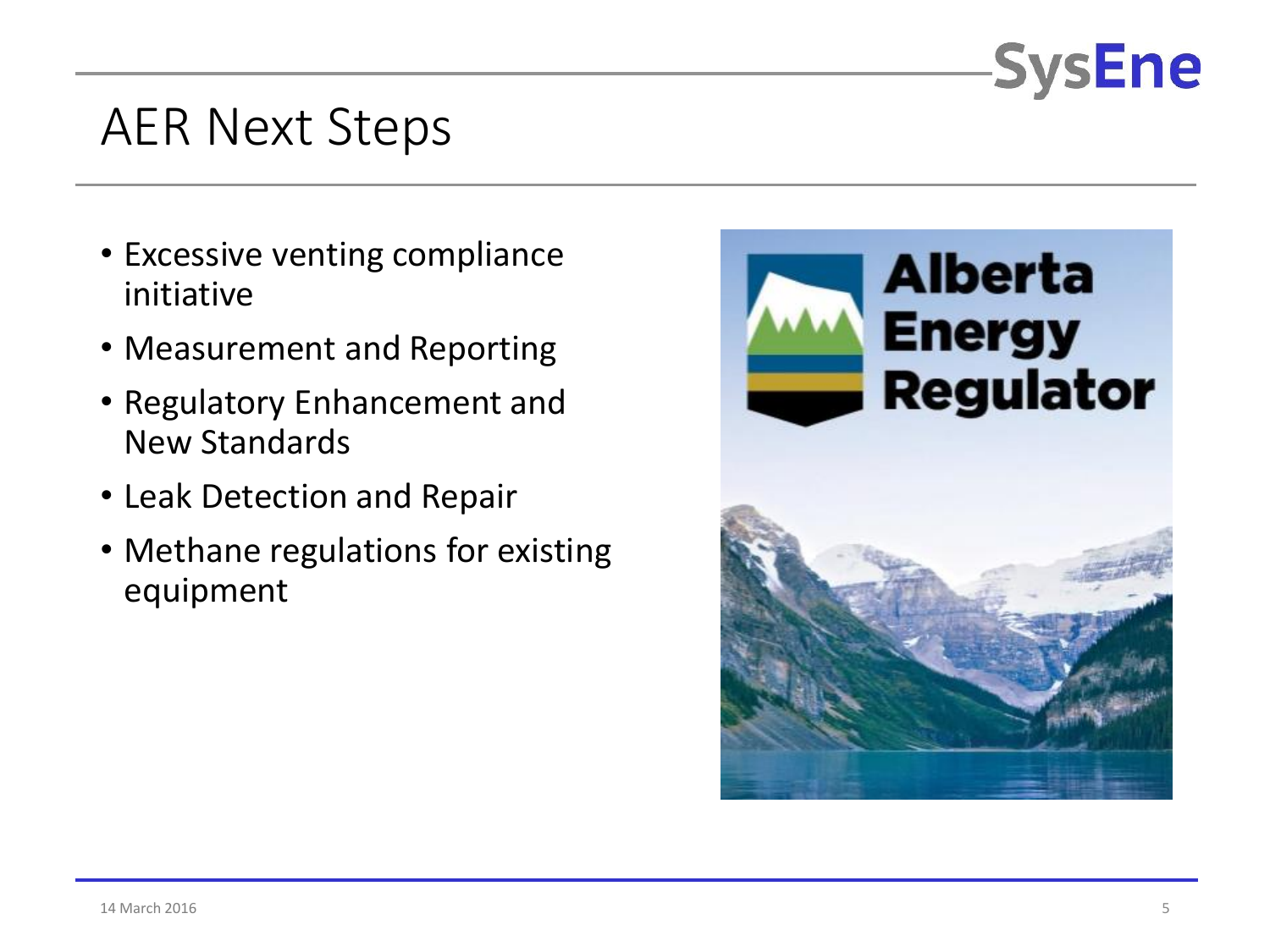

### Methane Emissions Targeted – IEA

**Figure 3.2**  $\triangleright$  Global energy-related GHG emissions reduction by policy measure in the Bridge Scenario relative to the INDC Scenario

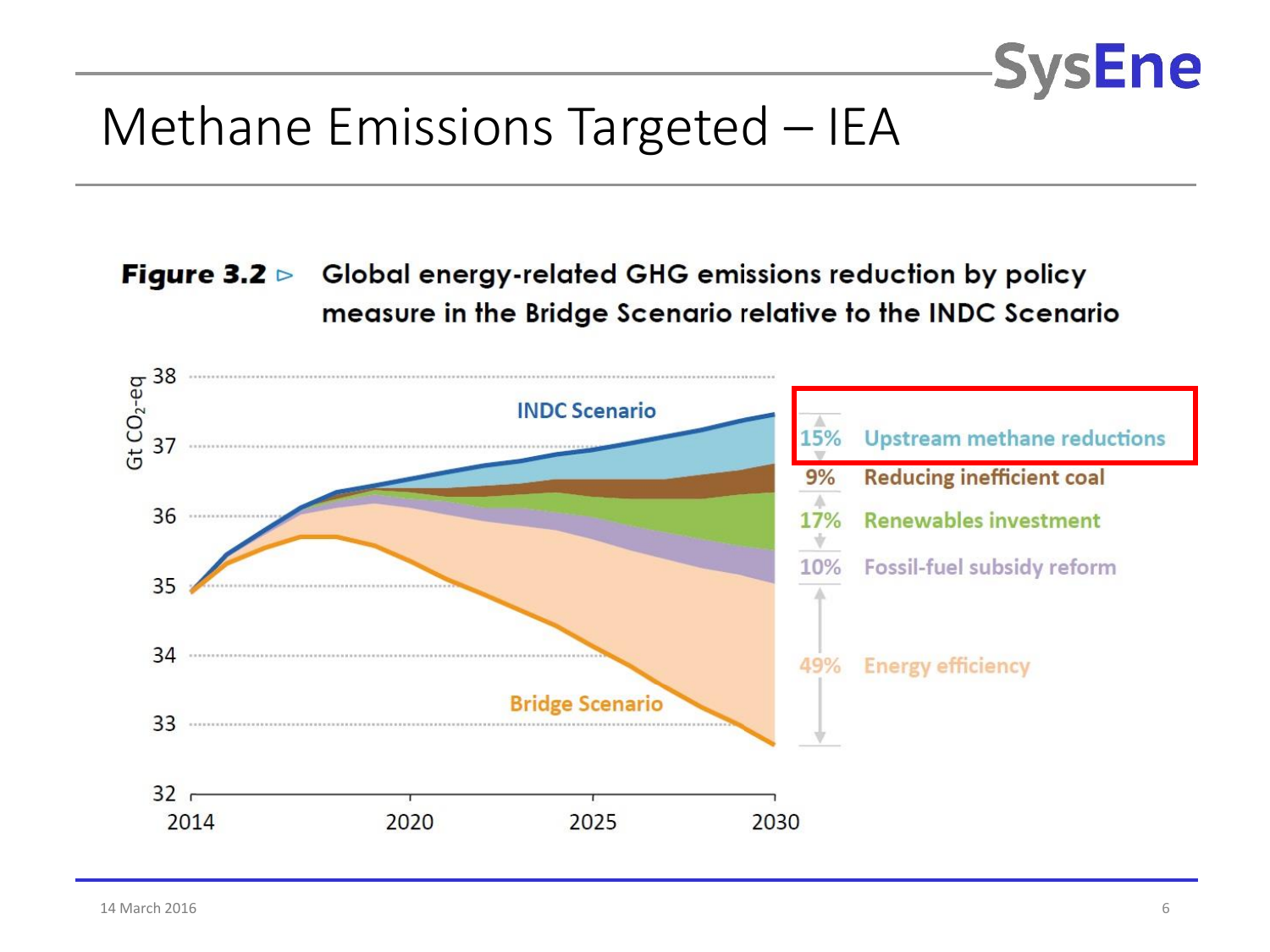### Acid Rain Program: 1990 Clean Air Act



- SO2 from 17.3 million tons in 1980 to 3.2 million tons in 2013
- Significant industry changes
- Compliance cost now \$1-2 billion/yr, one-quarter of original predicted cost
- Regulations are set; the winners respond proactively and in advance

**SysEne**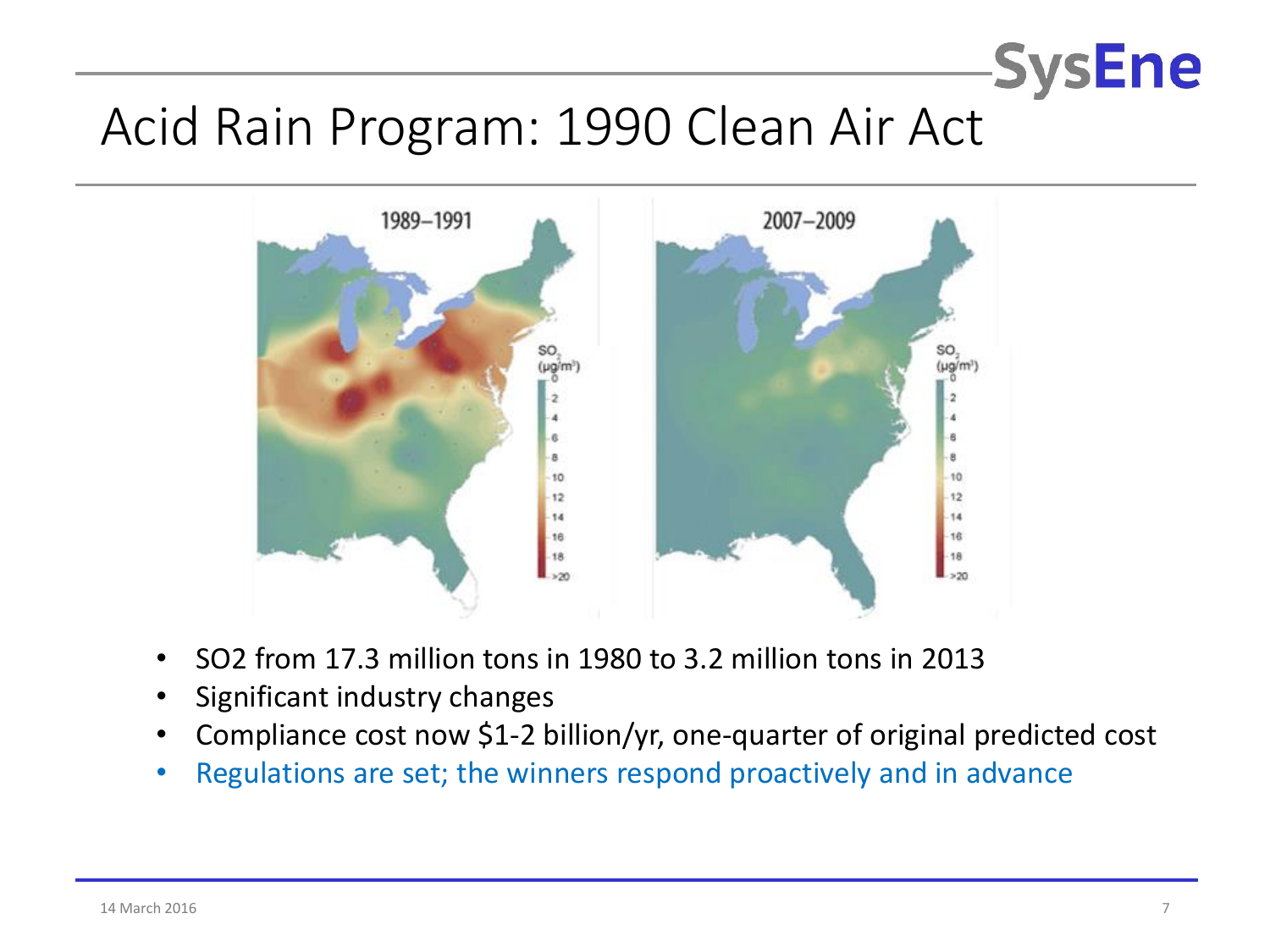

### Upstream GHG Emissions

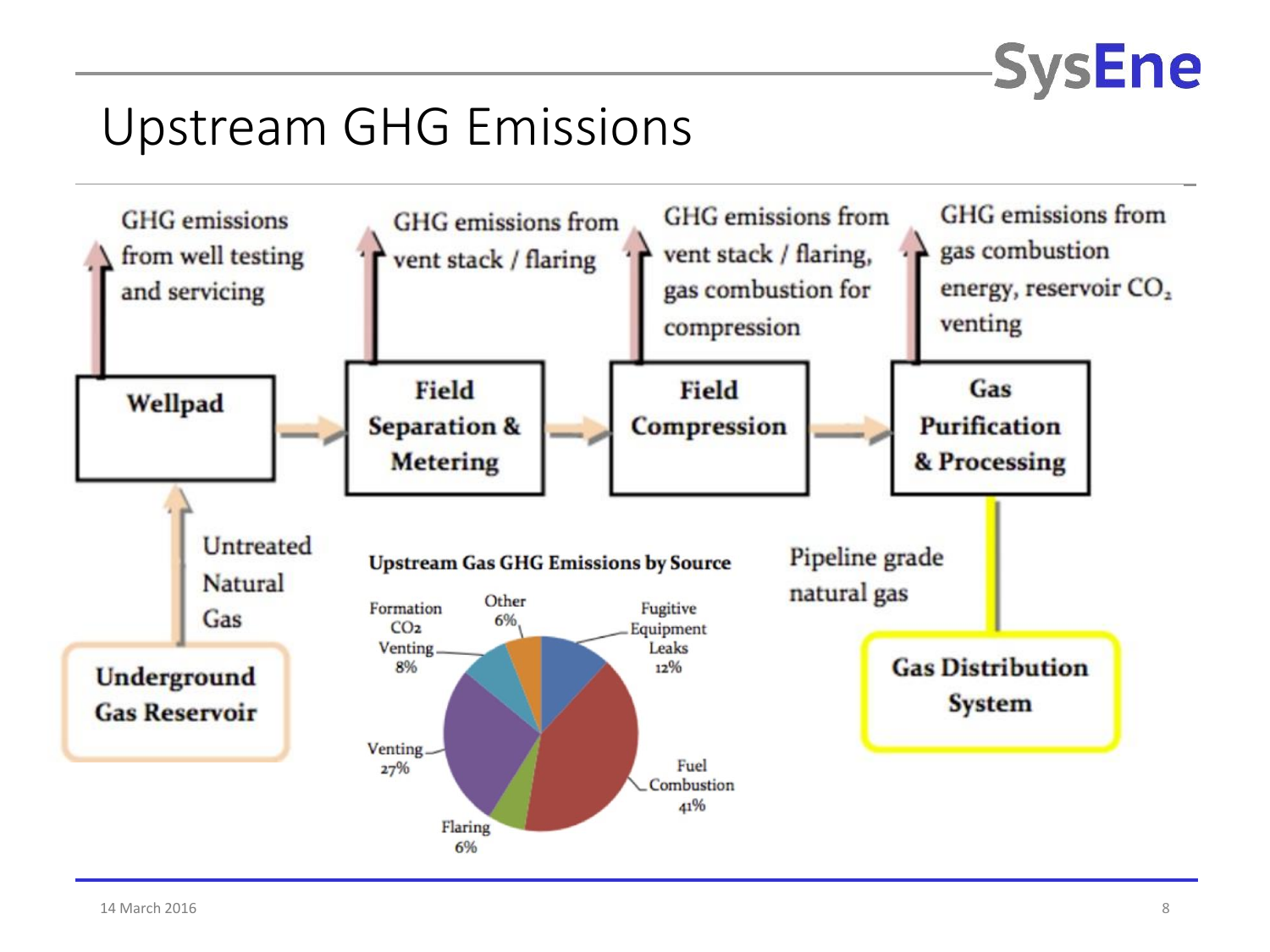

### $CH<sub>4</sub>$  and GHG – Difficult to Measure



- Specialized detection equipment
- Typical plant has 300,000 potential emission points
- Combustible and dangerous to employee health



#### **MODULE 1 of 17: Gathering Systems** ies<br>Sterne Sterne<br>Sterne Sterne **Silver Strategy CONTRACTOR** alist Calledge es<br>Estados de **REAT REACT** to lead **FIELD**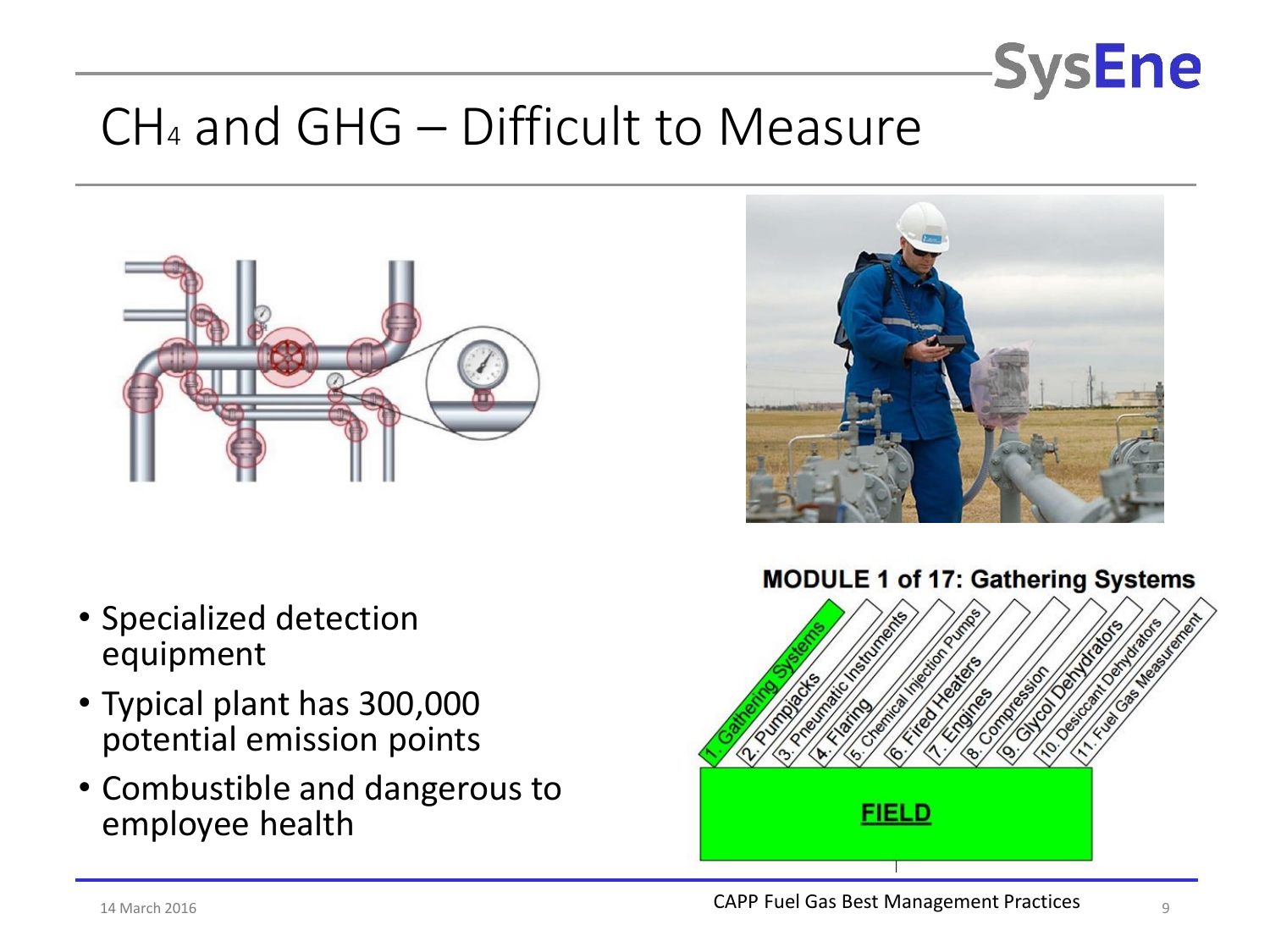### -SysEne Various Cost Associated – GHG, Compliance…



#### Greenhouse Gas Intensity of Selected Oil Sands Facilities in 2011

Source: Alberta Government Oil Sands Information Portal, the User Friendly Map is at http://osip.alberta.ca/map/

Intensity (kg CO2e / Barrel)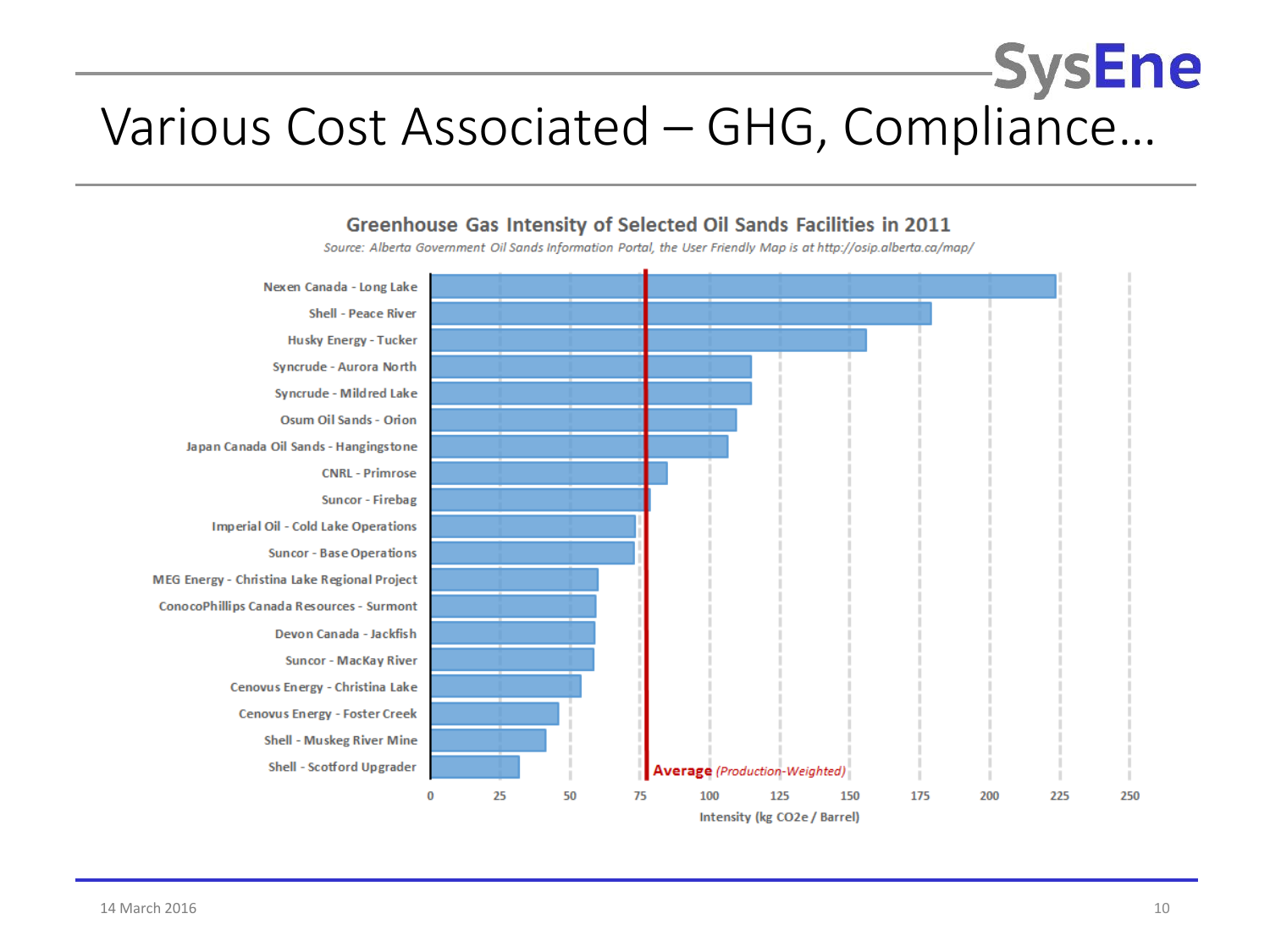### **SysEne** Investors Increasingly Supporting Sustainable and Responsible Investment (SRI)

- Lower business risk
	- Carbon tax
	- High fugitive emissions are an indication of future leak/spill problems
- Shareholder demands
- Transparency
- Trend accelerating since COP21

### Growth of SRI 2005-2014



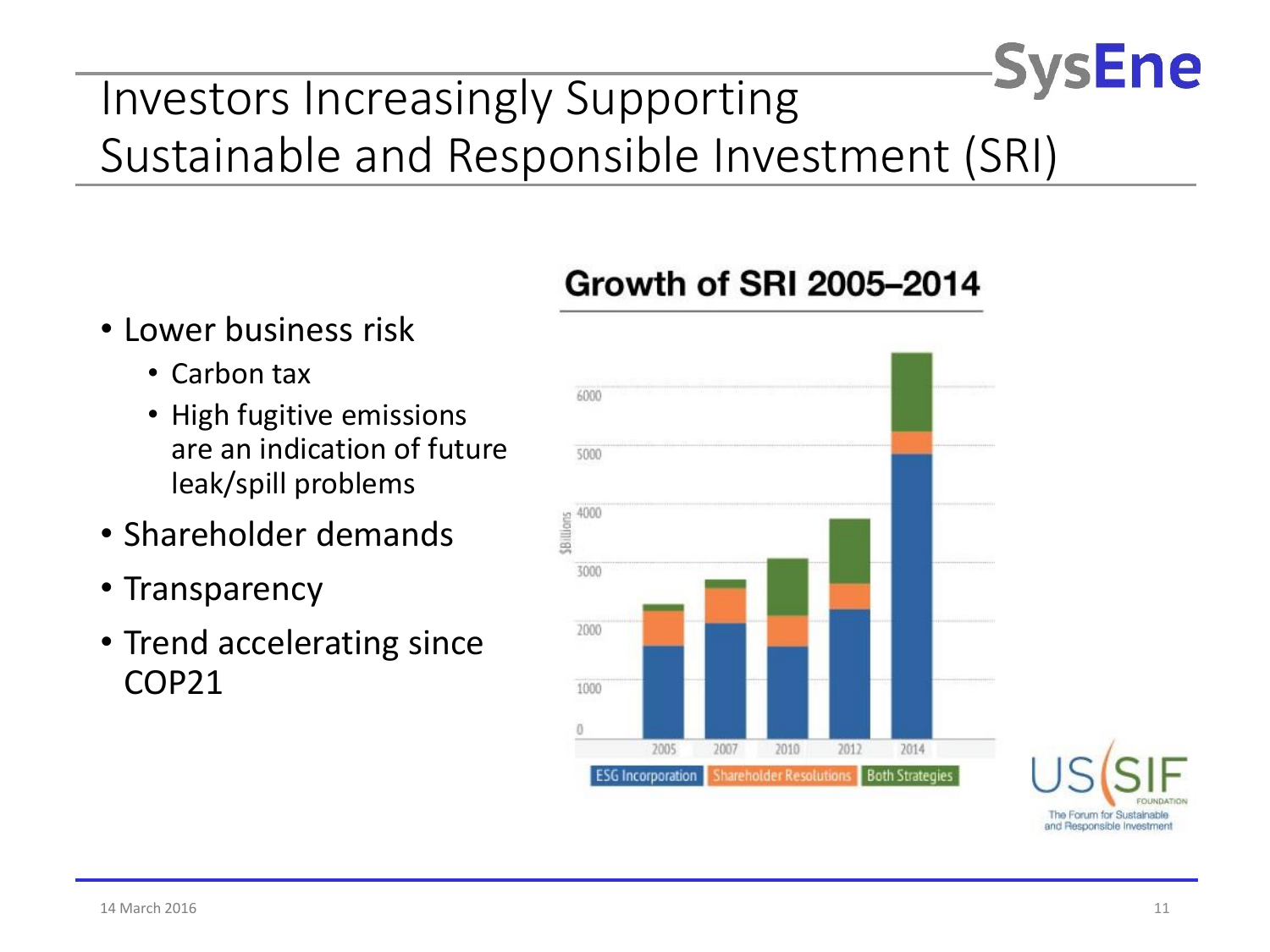

### Four Key Questions

- Is your GHG and Energy Management Program going as well as it needs to?
- These efforts are cross-functional, and include both sites and head office. Do you have good engagement?
- Are you incorporating best practices in approach, IT, and site engineering?
- Do you have the right processes to ensure the right bottom-line financial performance?